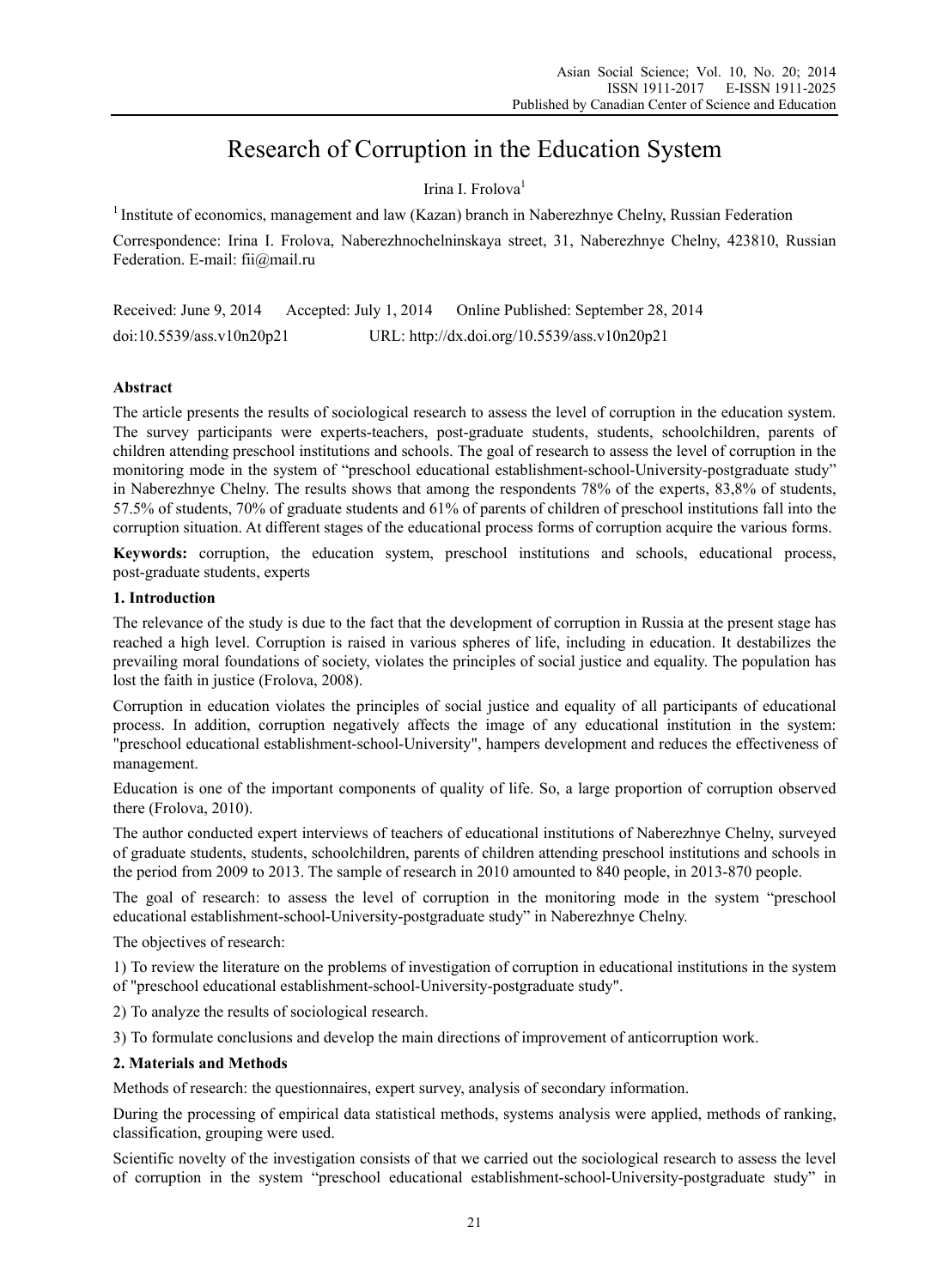Naberezhnye Chelny for the first time.

## **3. Results**

The results of the research have applied character and can be the basis for the development of programmers for prevention and overcoming of corruption in educational institutions in the system: "preschool educational establishment-school-University-postgraduate study".

The study presents a small slice of research results from 2010 till 2013.

The study 2013 participated 870 people: 50 experts with higher education who work in the system of pre-school educational institution-school-University-postgraduate study; 500 students, 200 high school students, 20 postgraduate students; 100 parents of children attending preschool institutions.

Among the interviewed 78% of the experts, 83.8 % (419 persons) students, 57.5 % of the students (115 people), 70% of graduate students and 61% of parents of children from pre-school educational institution fell into corruption situation.

Among the different groups of respondents, students, experts in the system of the entire education chain and graduate students have got mostly in the corruption situation. Senior pupils are the least.

At different stages of the educational process forms of corruption acquire various forms. So, such types and forms of corruption, as the imposition of mandatory paid services (92% of experts and 76% of parents); the conclusion of contracts on a voluntary donation (87% of parents and 92 % of the experts) are dominated in pre-school institutions in 2013.

A significant discrepancy of the results of research on the manifestations of corruption in kindergartens are associated with the presence of counting "dead souls", which turns the salary (64% of experts against 2% of parents), as well as gratitude to the official for a call to pre-school educational institution and assistance for receipt of a child in kindergarten (38% of experts against 12% of parents).

According to the study, the school is also a place of corruption crimes. Without exception, all the respondents in 2010 and 2013, and noted that the most common form of corruption in the school are charges of money on mandatory gifts to teachers for all holidays and "voluntary" contributions and donations. Monitoring data of the survey results indicate that significantly increased the percentage of such form as the imposition of tutoring from 56.5% to 83% among schoolchildren and 70% to 84% by the experts. The imposition of fee-based courses to prepare for the exam also tends to increase.

Positive dynamics is the reduction of such bribery as a bribe for admission to a good school, which may be associated with the entry into force of the new rules of admission of first-graders to school.

The higher education system is the shadow market in which revolves a lot of money. Corruption in higher education is a system of informal relations between participants of corruption through abuse of authority of different actors (Frolova, 2010). In 2010, an increase of 16.2 % of the respondents answered that reject corruption in high school and believes that it infringes their rights, interests and freedoms, in 2013, this indicator improved to 25.8%.

According to experts, in most cases, all forms of corruption in the University there is a positive trend. Least of all in 2013, compared with 2010, used such schemes as the provision of services to the University, registration, sponsorship bribes to teachers. The results of the survey among students also on these items showed a tendency to decrease. In 2 times fewer students began to give gifts to teachers (31% in 2013, against 64% in 2010).

The data of the 2010 survey show that the initiator of corruption was often the students themselves (51.6%), relatives (14.2%)and the teachers themselves (34.2%), which hinted at, gift or intentionally didn't put a positive evaluation. In 2013, the picture is slightly changed: 46.4%; 13.2% and 40.4%, respectively.

In 2010, 88.4 % of the respondents said that the transfer of money was made through an intermediary. Only 11.6 % of respondents gave the money personally to the teacher. Among intermediaries half of the respondents (51.6 per cent) distinguished workers of the Dean's office, in 23 % of cases the intermediaries were other teachers or staff of the University, and the rest of 25.4 % were mediators from the student's environment (headman or other members of the group). In 2013, the students indicated that 5.6% of respondents gave the money personally to the teacher, which is almost 2 times less than the results of previous studies. Intermediaries in the transfer of money has not changed: the workers of the Dean's office (50.4 percent), other teachers or staff of the University (24.4%), students (25.2%).

The results of the study in 2010 showed that only 7.2 % of respondents are ready to declare the fact of the bribe.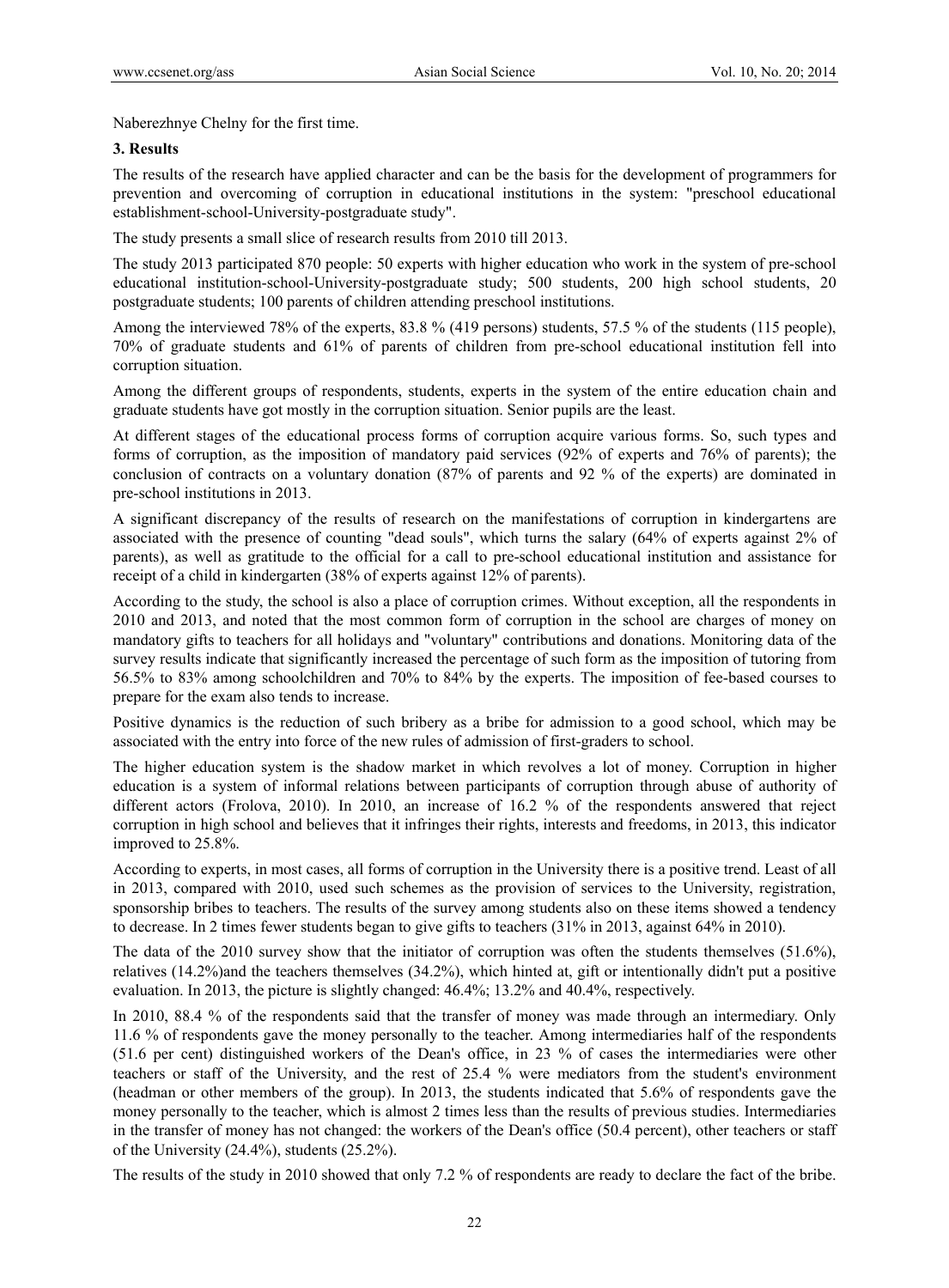The main reasons to conceal the fact of bribery students named the following: the fear of reprisals on the part of the teacher (34.6 %), fear of the University administration (30.4%), unwillingness to retake the exam, which was paid (27.2 %), fear of criminal responsibility (7.8%). In 2013 16.6% of students surveyed expressed willingness to report the fact of the bribe, provided that they will not be punished by law.

Post-graduate students and experts who participated in the study reported on the specifics of the types of corruption in graduate school. In 2013, experts note an increase in corruption in all types: bribe reviewers for a positive review, the bribe for assessment from the lead organization, thanks to the Director for scientific management, etc. Significant growth of corruption has occurred at the expense of bribes for the promotion of the protection period for urgent publication in journals of State Commission for Academic Degrees and Titles, the bribe for the candidate examinations for admission to graduate school.

In 2013 there is such kind of corruption schemes, as the imposition of publication in Scopus and other systems with the international index of citing in collaboration with money: 20% of graduate students and 32% of experts pointed to this fact.

Thus, the informal sector of pre-school, school and higher education is constantly expanding. The results of sociological research concretize the problems of corruption in the pre-school educational institution, school, and University graduate school, different in Naberezhnye Chelny. The obtained results can serve as the basis for the development and correction of the activities of existing programs to overcome corruption.

## **4. Discussion**

Theoretical overview of the problem of corruption in educational institutions.

1) According to the Federal law dated 25.12.2008 N 273-FL (as amended on 30.09.2013) "On combating corruption", corruption is:

a) abuse of office, bribery, abuse of authority, commercial bribery or any other illegal use of a natural person of his official position contrary to the legitimate interests of society and state in order to receive benefits in the form of money, values, other property or services of property character, other property rights for themselves or third parties or illegally providing such benefits to an individual other physical persons;

b) the conduct set forth in subparagraph "a", on behalf or in the interest of the legal person;

2) Anti-corruption activities of the Federal bodies of state power, bodies of state power of subjects of the Russian Federation, local authorities, civil society institutions, organizations and individuals within their authority:

a) to prevent corruption, including on the detection and subsequent removal of causes of corruption (prevention of corruption);

b) detection, prevention, suppression, disclosure and investigation of corruption offences (control of corruption);

c) minimizing and/or eliminating consequences of corruption violations (Federal law dated 25.12.2008).

In the Federal law of 17.01.1992 N 2202-1 (as amended on 01.10.2013) "On Prosecutor's office of the Russian Federation" of the present article 41.8. (the Federal law from 21.11.2011 N 329-FZ) penalties for failure to comply with the restrictions and prohibitions, requirements on preventing or resolving conflicts of interest, and failure to perform duties established in order to counter corruption (Federal law from 17.01.1992).

Kudashkin A. V. notes that corruption is a complex social phenomenon with various ways that are not always obvious. A variety of used formulations of the concept of "corruption" is not always allows to reveal all the essential features of this phenomenon. It is generally accepted understanding of corruption as the use by the official of their powers and the rights entrusted it for personal benefit, contradicting the established rules. However, it should be noted that this approach may not lead to the formation of the system of principles of combating corruption, because it is not possible to accurately determine the criteria of corruption, and particularly of offences. As a social phenomenon, corruption is rather many-sided. Understanding of corruption only as committing corruption crimes does not match the realities of corrupt practices that, in turn, contributes to the formation of an effective system to counter it (Kudashkin, 2012).

Corruption is raised in any segment of the educational process. Each link in the system of preschool education-school-University-postgraduate study" has its own specifics.

Official scientific and statistical research on corruption in the system of preschool education is still not enough. However, the experience of the Republic of Tatarstan shows that adopted anti-corruption measures are effective. So, electronic queue in kindergartens has allowed not only reducing the number of persons waiting for 30-35% and arranging to preschool for all children over three years, but to make the process of moving in the queue of a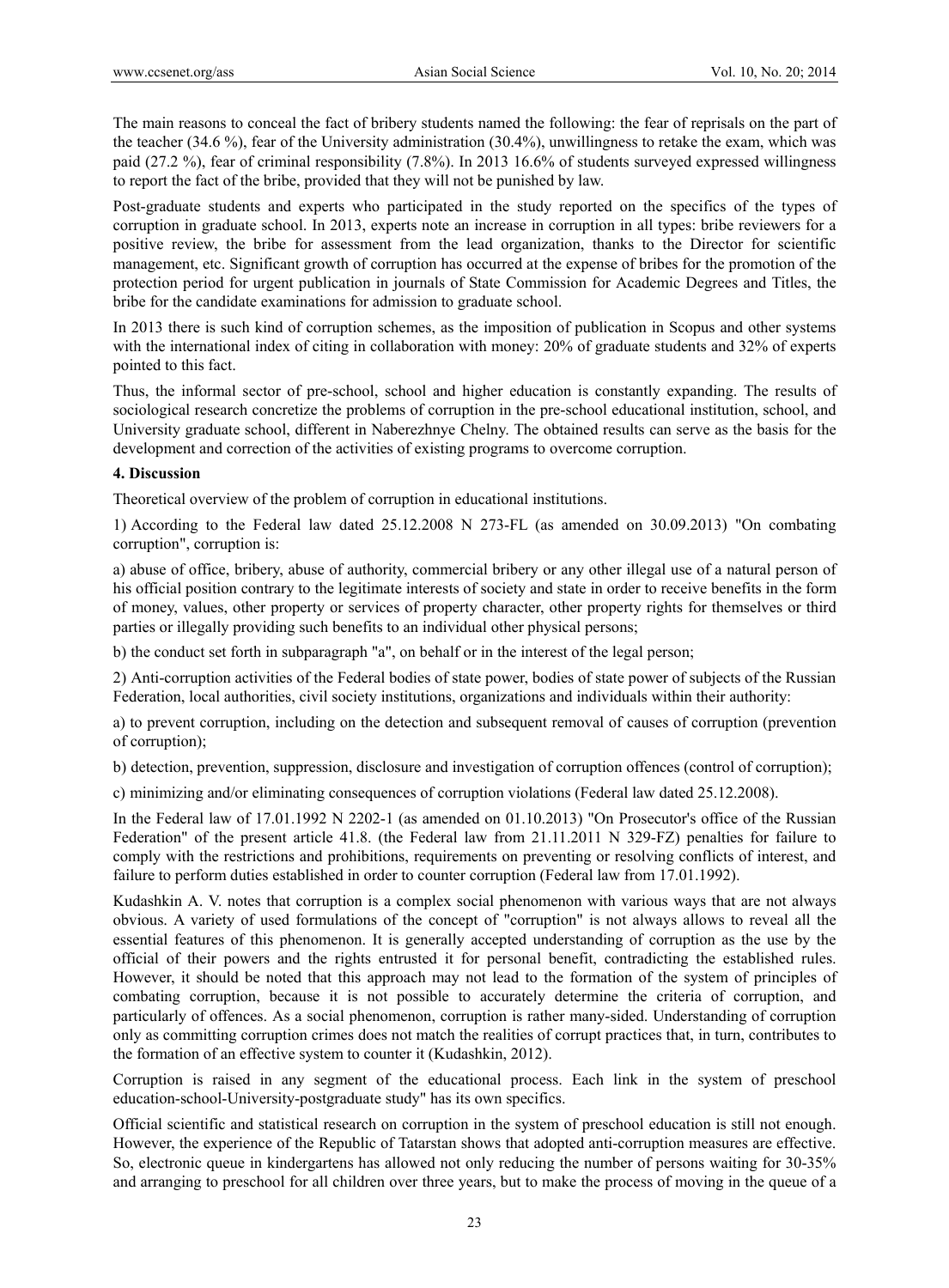transparent and clear. All this has a significant preventive effect on domestic corruption (Badrutdinov & Rakhimov, 2012).

Rooting out corruption in modern Russian education contributed to the deterioration in the 1990-ies the socio-economic situation in the country, gaps in legislation, and mostly tacit consent and approval in respect of bribery position of teachers and heads of schools. Russian experts, speaking about the reasons for the emergence and spread of corruption in schools across the country, paying special attention to the fact that corruption facts are difficult to prove. First, this is facilitated by the many loopholes in the legislation, among which the permit to create the fund of support of schools", to make "voluntary" contributions to the school development from parents, students children, to make gifts of teaching staff, to make charges of money for protection, equipment, additional classes and other secondly, none of the participants of the educational process in practice is not interested in revealing corruption crimes (http://www.memoid.ru).

The order "On amendments to the Order of reception of citizens in educational institutions, approved by the order of the Ministry of education and science of the Russian Federation of February 15, 2012, N 107", published in "the Russian newspaper", modifies launched since the spring of 2012 recording of first-graders. According to a current procedure, in the first place is guaranteed for those children who live on are attached to the school territory. For them, the recording began on 1 March and continued until July 31. All other record in secondary schools in the presence of empty seats in the period from 1 August to 5 September (http://www.memoid.ru).

The tutoring is rising at schools, a tool which is lower estimates and strong recommendations from teachers to engage in tutoring. This is especially true was when the students are preparing for the exam. It should be noted that parents often turn a blind eye to bribery, "voluntary" contributions, etc. because they are afraid that it will affect the child. Then the parent will have to interfere not only with the teacher and the school administration, but also with parents of other children. Therefore it is easier for them to comply with the requirements of the system and to pay, which contributes to corruption.

Corruption in the University can be manifested in various forms: the abuse of power of the teacher on the student to obtain benefits for personal purposes, the issuance of diplomas to specialists without professional adequacy, sale and use of term papers and final qualifying works, made to order; extortion of money for a positive assessment, the imposition of a commercial consulting, selling author of the books of teachers, etc. One of the principles of sharing in higher education is mutual advantage, that is, each participant benefits. In the sphere of higher education can observe the phenomenon of "competing teachers" [http://www.econ.yale.edu], where it is possible to replace a teacher at the exam or test. In addition, one of the hidden or latent forms of corruption in the University is the exchange of services, which may occur between any entities (deans, heads of departments and so on). There is no exchange of money, but can violated the law or the rules of work at the University.

One of the principles of sharing in higher education is mutual advantage, that is, each participant has benefits. In the sphere of higher education we can observe the phenomenon of "competing teachers" (Osipyan, 2009), where it is possible to replace a teacher at the exam or test.

The results of the survey of experts in 2010 confirmed that in universities thrives hidden form of corruption. Corruption extends to management of higher education institution, for example, the presence of fictitious teachers and paying them wages (20%), misuse of funds, premises and other assets of the institution (30%), bribery inspection bodies in the accreditation of educational institutions (50%) (Frolova, 2010).

Thus, in 2010 the results of the author's sociological survey among the students showed that the presents are the mechanism of influence on the loyalty of a University teacher when setting a positive assessment. Answering the question: «have you ever had to give the teachers gifts?» more than half of the respondents (64%) answered positively. Of them 93.8 % noted that the gift was presented before the exam or assessment. 24, 8% of respondents rent money on a gift to the teacher, even if they are sure that they will pass it. The main reason of this was generated by the norm of group behavior-«be like everyone else» (Frolova, 2010). However, in 2013, this situation has significantly changed-already 31% of respondents are similar samples pointed to the fact gift to the teacher.

E.V. Pulyaeva identifies the following factors giving rise to legal problems of counteraction of corruption in the provision of educational services:

- the absence of clear regulation of the status of bodies of education management;

- the unsettlement of the activities of the education authorities when providing services in the sphere of education;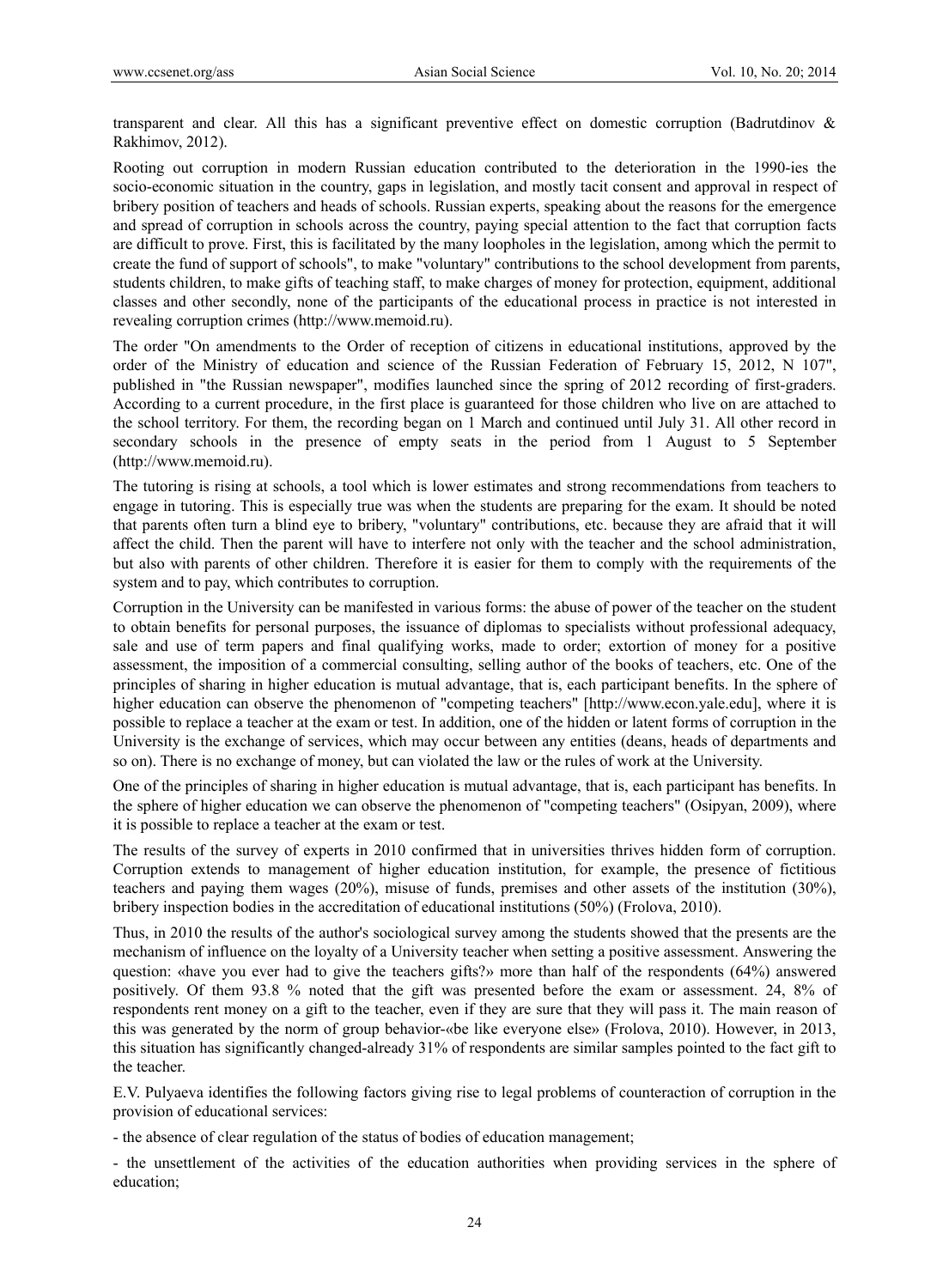- the «forking» unified state powers in the sphere of education between several Federal bodies of Executive power;

- the presence of border areas, for legal regulation requiring any intervention in the competence of another Federal body the Executive power, or interaction with him;

- the selection as a separate stage in the mechanism of rendering of services of a number of necessary actions alleged by the very fact of this service, and giving them some independence;

- the two statutory mechanisms for applying for educational services, essential for applicants which is of the order of submission of documents;

- the absence of a normative legal act governing the appearance of the legal act that must be taken in certain the aggregate situations in the framework of educational relations, procedure of its adoption by the Executive power;

- the corrupt nature of the norms of law to be applied;

- the uncertainty of regulatory requirements in the law that refers only to the need to adopt a legal act without defining its content component, which allows for a dual interpretation;

- the creation of divisions in the structure of educational organizations (goal-ensuring transparency, openness, transparency of activity), such as student councils and forms of government, but in fact under the control created their educational organizations;

- the opacity of the legal status subordinate to the authority in the sphere of education organization, created to ensure the provision of educational services;

- the informational closeness of the procedures related to the provision (denial of provision of educational services (Pulyaeva, 2012).

V. V. Kovalev believes that, given the high latency of corruption practices in the educational process in the universities, the principal means of monitoring should be polls with an indispensable condition of their flawless organization and conduct, and when truly scientific interpretation of their results.

An indispensable condition must be, first, the survey it themselves subjects of educational process as potential or actual participants in corrupt practices. And it must be not only students but also teachers, officials of the University. Secondly, the survey should cover their own actions subjects, not information that «someone about something somewhere once heard».

Third, the content of the questions (especially the proposed teachers) should be correct. Finally, absolute anonymity of the respondents in which they must be absolutely sure. Performance indicators (such as «often», "rarely", "always", "never") or not should be used in such surveys, or to take them purely supportive role. However, such surveys are extremely important to enlist the support of the leadership of the University, overcoming legitimate wary of the reaction due to understandable concerns turn out to be worse than others. Finally, when conducting interviews should not be limited to relations "teacher-student", indicating potential or existing corruption practices in addressing and other related students vitally important issues (e.g., lodging, extending the session, granting the right of individual lessons and so on). Such "corruption niches" in the practice of high school a few dozen, but they still remain without attention in the shadow toll of tests and examinations (Kovalev, 2011).

One of the forms of corruption in "dissertation is on a turnkey basis" is the complex corruption service, which consists in the fact that the competitor of a scientific degree for certain remuneration (usually for money, but it is possible to provide other property, works, services) exempted from any concerns related to the desired degree (Skoblikov, 2011).

Nosakova Y. S. considers that the effectiveness of the fight against corruption is not so much in the adoption of anti-corruption legislation and its implementation in practice, as in the formation of anti-corruption awareness through the development and implementation of appropriate measures. Despite the importance of application of this way of combating corruption, indicated a system of measures is still missing. Moreover, the notion of anti-corruption consciousness, signs, types, factors influencing its formation, also not studied (Noskova, 2012).

Thus, corruption is raised in any segment of the educational process. Each link in the system of preschool education-school-University-postgraduate study" has its own specifics.

#### **5. Conclusion**

To improve the organization of anti-corruption work in educational institutions of the city of Naberezhnye Chelny proposed: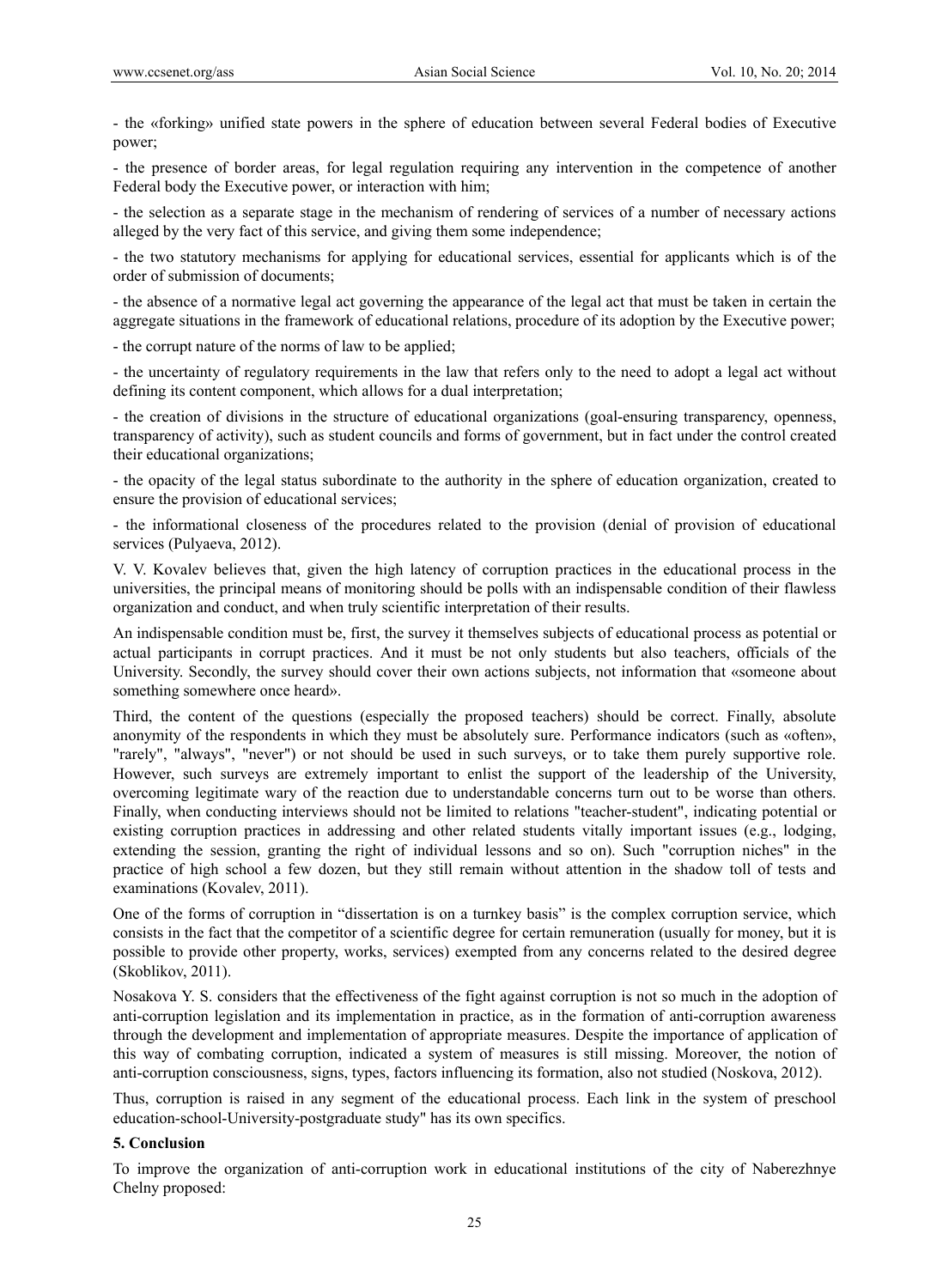1) To develop in PRESCHOOL institutions, schools, universities programme on fighting corruption, with separate areas for cooperation of employees of educational institutions (EI) and participants of the educational process (EP) with law enforcement.

2) To ensure a broad and open discussion on the website of the EI in a network the Internet of the problem of corruption, surveys, to provide the possibility of open reviews with the creation of tabs "the Fact of corruption" on the websites of the EI.

3) To eliminate the human factor in picking the order of receipt of the child in the pre-school educational institution from the leadership of the pre-school educational institution and municipal education systems through the use of fully automated information programs.

4) Organization of system of a feedback with all parties to the EP. Внедрить в практику "телефон доверия" (The order of the Russian Ministry of 11.12.2012).

5) Optimization of the control functions of management of the shelter.

6) To develop a mechanism of reacting to the facts of corruption in the shelter.

7) Improvement of the information system of the EI.

8) Organization and holding of the anti-corruption monitoring.

9) Information campaigns can be carried out by conducting round tables, straight lines with the representatives of the shelter and authorities, press conferences, publication of scientific research results in the media, etc (Frolova, 2012).

10) To develop mechanisms, which will provide opportunities for messages about the facts of corruption in any segment of the educational chain and the protection of persons providing such information. So, the Federal service for supervision in education and science adopted additional measures (Order from 15.05.2013).

11) To observe the established order of notification (Order from 31.03.2011) the representative of the employer (the employer) on the facts of a case in order to declination of the Federal state civil employee of the Federal service for supervision in education and science for committing corruption offences.

12) To ensure the annual holding on the basis of Federal state educational institution of higher professional education "the Russian Academy of national economy and state service under the President of the Russian Federation" educational-methodical seminars for teachers of educational institutions implementing educational programs on anti-corruption subjects according to the program coordinated with the Administration of the President of the Russian Federation (The decree of the President of the Russian Federation of 11.04.2014).

13) To develop a system in each educational institution (Terekhova, 2011), the principles of which should be the following: intolerance to corruption in all forms, unconditional compliance and the inevitability of punishment.

14) To implement anticorruption educational program-trained to unprepared listeners basic notions of anticorruption topics, corruption processes and phenomena in the shelter.

#### **References**

- Badrutdinov, M. S., & Rakhimov, S. F. (2012). The Fight against corruption: The experience of the Republic of Tatarstan. *Journal of Russian law, 12*.
- Buscaglia, E., & van Dijk, J. (2003). *Controlling organized crime and Corruption in the public sector*. Retrieved June 17, 2014, from http://www.unodc.org/pdf/crime/forum/forum3\_Art1.pdf
- Dorovskaya, N. (2011). *Corruption in schools of post-Soviet Russia*. Retrieved June 17, 2014, from http://www.memoid.ru/node/Korrupciya\_v\_shkolah\_postsovetskoj\_Rossii
- Federal law dated 25.12.2008 N 273-FZ. (2013, September 30). *On combating corruption*. Mode of access: Consultant plus.
- Federal law from 17.01.1992 N 2202-1. (2013, July 23). *On Prosecutor's office of the Russian Federation*. Mode of access: Consultant plus.
- Ferraz, C., & Fina, F. (2007). *Electoral Accountability and Corruption in Local Governments: Evidence from Audit Reports*. Retrieved June 15, 2014, from http://www.econ.yale.edu/seminars/develop/tdw07/finan -071112.pdf
- Frolova, I. I. (2008). Corruption in the health sector in Tajikistan: Results of the expert poll. *Investigator, 3*, 58-59.